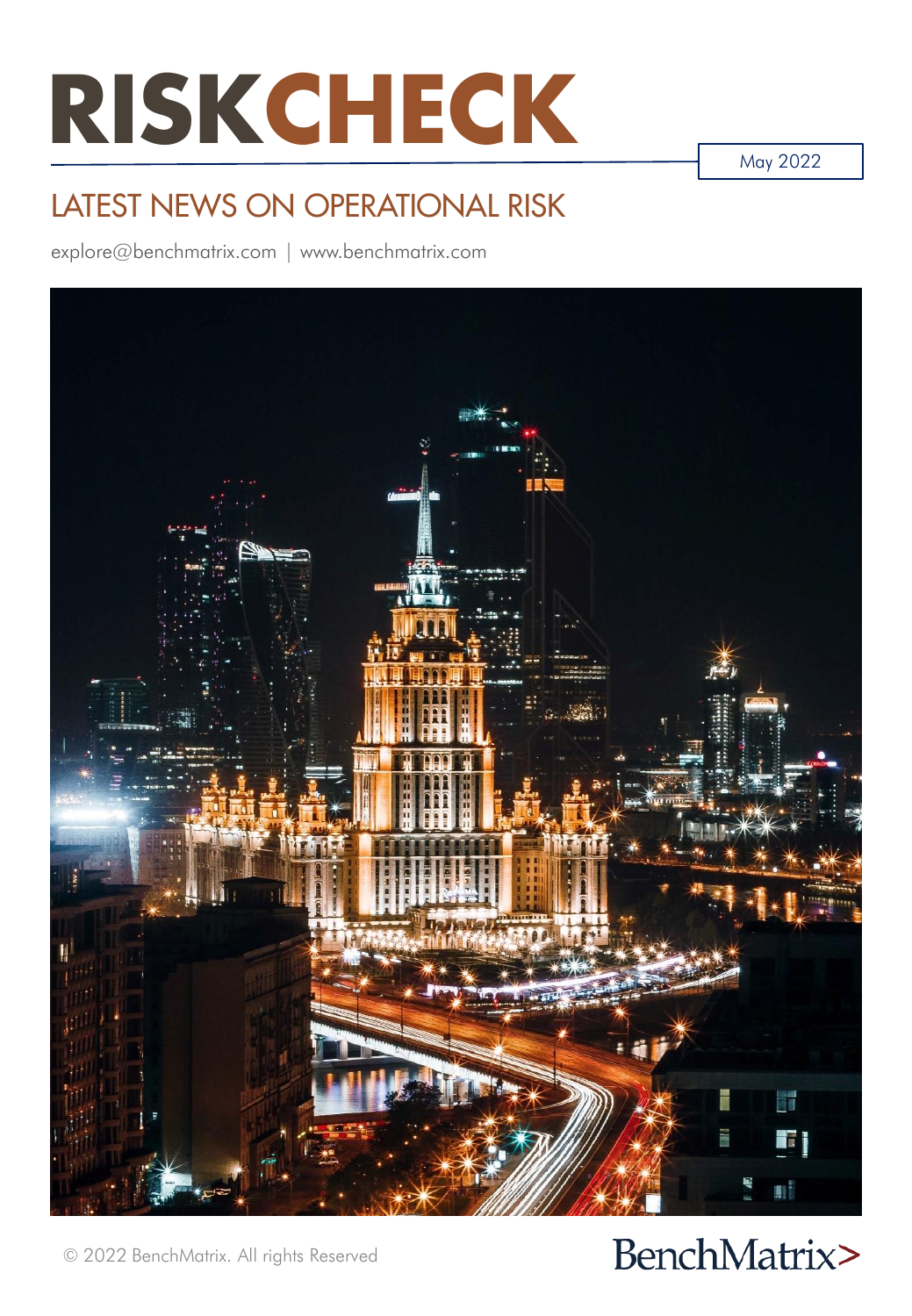# SUMMARY OF NEWS

- 1. US Issues Full Blocking Sanctions on Sberbank and Alfa-Bank; New and Amended General Licenses; New Investment Ban for Russia
- 2. Risks to Saudi Arabia's banking sector to remain 'contained' as economy recovers
- 3. UAE added as a high-risk jurisdiction in MLR 2022 amendment
- 4. European banks' buyback boom faces baddebt risks
- 5. 'Money laundering in real estate needs monitoring': Oman
- 6. Thai central bank chief says growth a bigger worry than inflation for now
- 7. Pakistan's Political Volatility Adds to External Financing Risk
- 8. Russia makes 'digital' rouble, home-grown credit card push
- 9. Calling time on QE, central bank asset cull adds new market risks
- 10. Russian Oligarch's Yacht Subject to Forfeiture Based on Alleged Violations of Bank Fraud, Money Laundering, and U.S. Sanction Statutes
- 11. ABS launches initiative for banks to engage with clients on environmental risk issues
- 12. Asia bonds lose US\$155b as China woes add to rates pressure
- 13. Dubai's Deputy Ruler says tax systems to be upgraded in "sweeping developments" as compliance grows
- 14. Big banks and insurers hit with one-time 15% tax on income over \$1 billion — and that's not all
- 15. Fitch sees Pakistan's current account deficit widening in fiscal 2022 on policy uncertainty
- 16. Card-less cash withdrawals at ATMs may burden banks with additional costs
- 17. Federal budget2022 surprisingly heavy on innovation policy
- 18. Cheque bounce risk service goes live on Al Etihad Credit Bureau's website
- 19. Nigerian banks hit by exodus of top tech talent
- 20. RAKBANK launches UAE's first Digital Onboarding Platform for SME loans
- 21. J-K's debt pile grows to Rs 83,536 crore: CAG
- 22. War in Ukraine to lower growth, increase inflationary pressures globally: KPMG
- 23. HSBC profit falls on credit charges as economic outlook worsens
- 24. Exclusive Goldman, JPMorgan among banks left holding Russian stocks by sanctions switch
- 25. Long-standing Structural Challenges Pose Risks to Pakistan's Sustained Growth: World Bank Bi-Annual Pakistan Development Update Report
- 26. The Urgent Need to Advance Australia's Anti-Money Laundering Laws
- 27. Bahrain: 15-year bank loan instalment extension plan
- 28. Banking system outlook upgraded in Bahrain
- 29. Saudi's SAMA warns of 4 ways in which fraudsters impersonate the bank to con people
- 30. Overview of recent efforts to further develop the Kuwaiti banking and capital markets regulatory frameworks
- 31. Money laundering and UAE's KYC/AML Regulatory Regime [2022 Update]
- 32. Kuwait's assessment of anti-money laundering for 2023
- 33. Qatar: UN Experts Call For Reform Of The Anti-Money Laundering And Terrorist Financing Law
- 34. High reliance on foreign funding poses risks for Qatari banks: Moody's
- 35. Pakistan c.bank hikes policy rate by 250bps to 12.25% in emergency meeting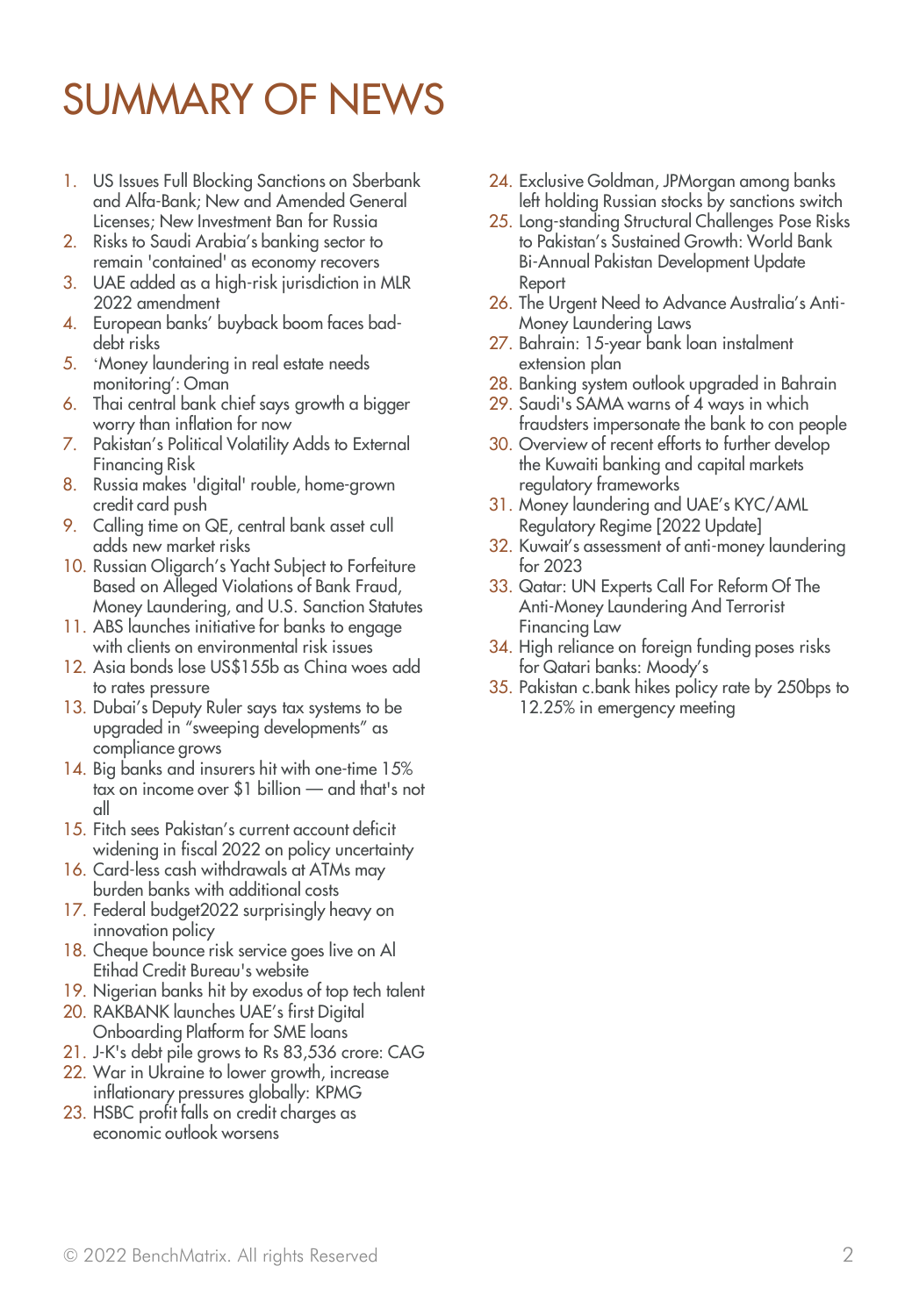#### US Issues Full Blocking Sanctions on [Sberbank and Alfa-Bank; New and](https://www.globalcompliancenews.com/2022/04/23/us-issues-full-blocking-sanctions-on-sberbank-and-alfa-bank-new-and-amended-general-licenses-new-investment-ban-for-russia/)  Amended General Licenses; New Investment Ban for Russia *April 23rd , 2022 – US Department of the Treasury's Office of Foreign Assets Control ("OFAC") added two of Russia's largest banks, Public Joint Stock Company Sberbank of Russia ("Sberbank") and Joint Stock Company Alfa Bank ("Alfa-Bank"), and their subsidiaries to the Specially Designated Nationals and Blocked Persons List ("SDN List").*

#### Risks to Saudi Arabia's banking sector to [remain 'contained' as economy recovers](https://www.thenationalnews.com/business/economy/2022/04/17/risks-to-saudi-arabias-banking-sector-to-remain-contained-as-economy-recovers/)

April 17<sup>th</sup>, 2022 - Risks to the stability of Saudi Arabia's banking system are expected to remain "contained" despite the rapid expansion of the sector over the next two years, a report from S&P Global Ratings suggests.

#### [UAE added as a high-risk jurisdiction in](https://www.lavenpartners.com/thought-leadership/uae-added-high-risk-jurisdiction-mlr-2022-/) MLR 2022 amendment

*April 12th, 2022 -* The HM Treasuries most recent amendment to the UK MLR, which came into effect on the 9th of March 2022, has brought with it changes to the regulatory obligations which UK firms must seek to implement within their policies and procedures.

#### [European banks' buyback boom faces bad](https://www.reuters.com/breakingviews/european-banks-buyback-boom-faces-bad-debt-risks-2022-04-22/)debt risks

*April 22nd, 2022 -* European bank investors started 2022 expecting a new era of bumper payouts.

#### ['Money laundering in real estate needs](https://www.zawya.com/en/business/real-estate/money-laundering-in-real-estate-needs-monitoring-oman-lubu6nrw)  monitoring': Oman

April 24<sup>th</sup>, 2022 - OCCI has called for a review of the legislation governing real estate investments and protecting the sector from money laundering crimes.

#### [Thai central bank chief says growth a bigger](https://www.businesstimes.com.sg/banking-finance/thai-central-bank-chief-says-growth-a-bigger-worry-than-inflation-for-now)  worry than inflation for now

*April 19th , 2022 -* Thailand's central bank will focus monetary policy efforts on shoring up sluggish growth in Southeast Asia'a second-largest economy.

#### [Pakistan's Political Volatility Adds to External](https://www.fitchratings.com/research/sovereigns/pakistans-political-volatility-adds-to-external-financing-risk-12-04-2022)  Financing Risk

*April 12th , 2022 –* The recent government change in Pakistan has been peaceful, but raises near-term policy uncertainty even as the country faces external and fiscal challenges from rising commodity prices and an increase in global risk aversion, says Fitch Ratings.

#### [Russia makes 'digital' ruble, home-grown](https://www.reuters.com/business/finance/russia-makes-digital-rouble-home-grown-credit-card-push-2022-04-21/)  credit card push

*April 21st , 2022 -* Russia plans to have a "digital" ruble capable of making international payments ready by next year and also wants to expand the number of countries that accept its Visa- and MasterCard-style banking cards that are administrated by the central bank.

#### [Calling time on QE, central bank asset cull](https://www.reuters.com/business/calling-time-qe-central-banks-prep-synchronized-asset-cull-2022-04-19/) adds new market risks

*April 19th, 2022 -* Major central banks, already plotting interest rate hikes in a fight against inflation, are also preparing a common pullback from key financial markets in a first-ever round of global "quantitative tightening" expected to restrict credit and add stress to an already-slowing world economy.

#### Russian Oligarch's Yacht Subject to Forfeiture Based on Alleged Violations of [Bank Fraud, Money Laundering, and U.S.](https://www.moneylaunderingnews.com/2022/04/russian-oligarchs-yacht-subject-to-forfeiture-based-on-alleged-violations-of-bank-fraud-money-laundering-and-u-s-sanction-statutes/)  Sanction Statutes

*April 24th , 2022*, A 255-foot luxury yacht allegedly owned by sanctioned Russian oligarch Viktor Vekselberg, subject to forfeiture based on alleged violations of U.S. bank fraud, money laundering, and sanction statutes.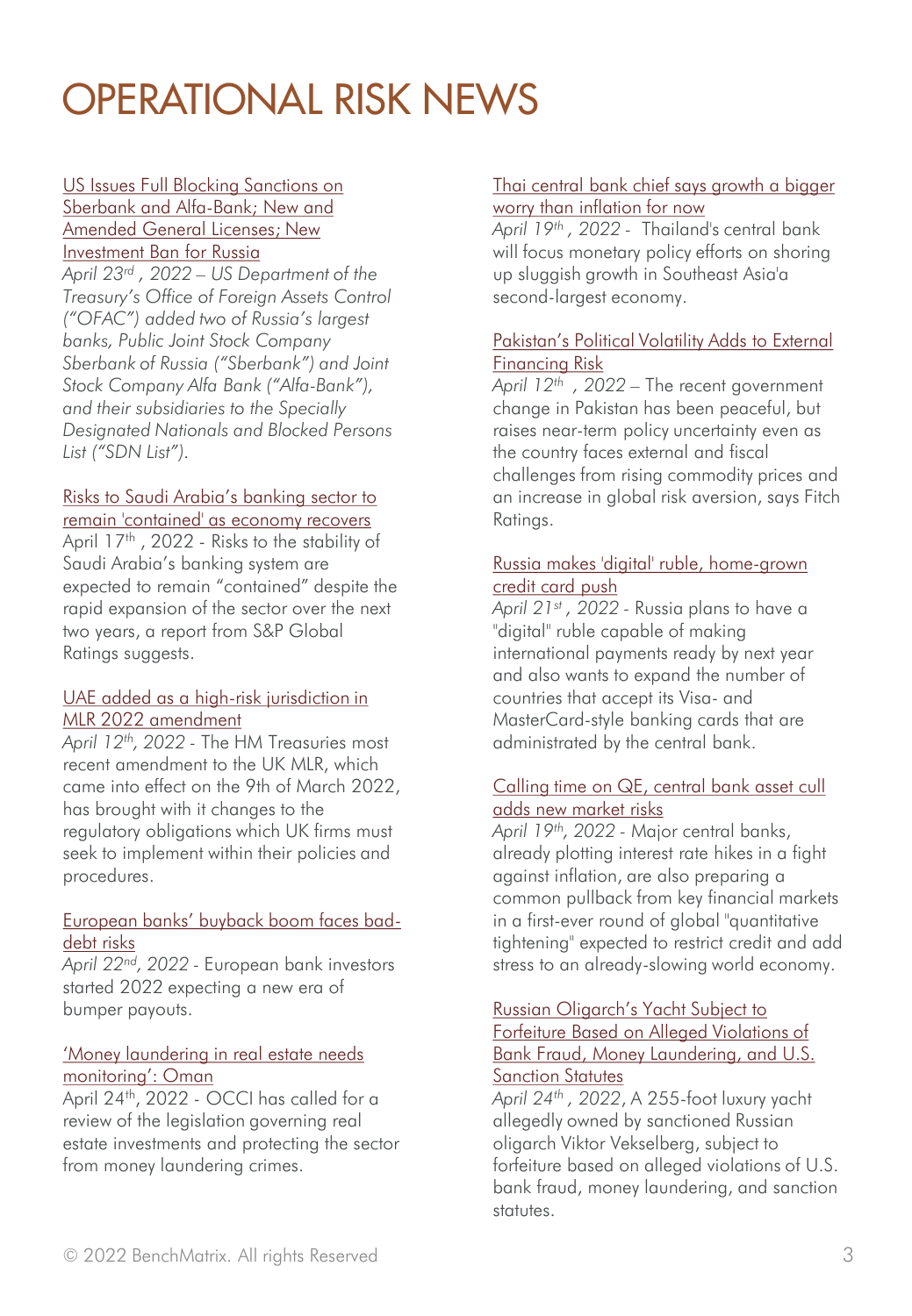#### [ABS launches initiative for banks to engage](https://www.businesstimes.com.sg/banking-finance/abs-launches-initiative-for-banks-to-engage-with-clients-on-environmental-risk-0)

with clients on environmental risk issues *April 22nd, 2022 - THE Association of Banks in Singapore (ABS) on Thursday (Apr 21) unveiled an industry-standard questionnaire for banks in Singapore to engage their corporate clients on environmental risk issues.*

#### [Asia bonds lose US\\$155b as China woes](https://www.businesstimes.com.sg/banking-finance/asia-bonds-lose-us155b-as-china-woes-add-to-rates-pressure)  add to rates pressure

April 25th , 2022 - A US\$1 trillion benchmark of government and corporate notes has plummeted 12.1 per cent from its peak last July, according to a Bloomberg index.

#### Dubai's Deputy Ruler says tax systems to be [upgraded in "sweeping developments" as](https://www.arabianbusiness.com/industries/banking-finance/dubais-deputy-ruler-says-tax-systems-to-be-upgraded-in-sweeping-developments-as-compliance-grows)  compliance grows

*April 21st , 2022 -* Compliance with tax regulations continued to grow across the UAE, according to the UAE's Federal Tax Authority, which has reported a 2.42 percent increase in the number of VAT registrants to 367,157 in the first quarter of 2022, compared to 358,468 in 2021.

#### [Big banks and insurers hit with one-time](https://financialpost.com/fp-finance/banking/big-banks-and-insurers-hit-with-one-time-15-tax-on-income-over-1-billion-and-thats-not-all)  15% tax on income over \$1 billion — and that's not all

*April 07th, 2022 -* Prime Minister Justin Trudeau made good on his promise to make big banks and insurers pay extra to help cover the cost of fighting the pandemic in the form of a 15-per-cent tax on income above \$1 billion in 2021.

#### [Fitch sees Pakistan's current account deficit](https://www.thenews.com.pk/print/949697-fitch-sees-pakistan-s-current-account-deficit-widening-in-fiscal-2022-on-policy-uncertainty)  widening in fiscal 2022 on policy uncertainty

© 2022 BenchMatrix. All rights Reserved 4 April 13<sup>th</sup>, 2022 - Fitch Ratings on Tuesday revised its projection for Pakistan's current account deficit to 5.0 percent of the gross domestic product for the current 2022 fiscal year on near-term policy uncertainty and external risks through the country witnessed a peaceful change in government.

#### [Card-less cash withdrawals at ATMs may](https://www.business-standard.com/article/finance/card-less-cash-withdrawals-at-atms-may-burden-banks-with-additional-costs-122042401024_1.html)  burden banks with additional costs

*April 25th , 2022 -* Banks now have an opportunity to monetize UPI transactions and hence, should look at marketing this feature more aggressively.

#### [Federal budget2022 surprisingly heavy on](https://betakit.com/federal-budget2022-surprisingly-heavy-on-innovation-policy/)  innovation policy

*April 07th , 2022 – T*he federal government has published its Budget 2022, which contains a number of commitments for the Canadian tech and innovation sector.

#### [Cheque bounce risk service goes live on Al](https://www.thenationalnews.com/business/money/2022/04/19/cheque-bounce-risk-service-goes-live-on-al-etihad-credit-bureaus-website/)  Etihad Credit Bureau's website

*April 19st , 2022 -* Al Etihad Credit Bureau's (AECB) ChequeScore service, which allows businesses and individuals to instantly assess the risk of a cheque bouncing, is now live on the bureau's website.

#### [Nigerian banks hit by exodus of top tech](https://www.thenationalnews.com/business/banking/2022/04/17/nigerian-banks-hit-by-exodus-of-top-tech-talent/) talent

*April 17th, 2022 -* The meeting came as traditional lenders in Africa's largest economy face stiff competition for talent from technology start-ups attracting increased funding from international investors and offering better working conditions, in and outside the country.

#### RAKBANK launches UAE's first Digital [Onboarding Platform for SME loans](https://ibsintelligence.com/ibsi-news/rakbank-launches-uaes-first-digital-onboarding-platform-for-sme-loans/)

*April 07 th , 2022 -* RAKBANK announces the launch of a "first of its kind" digital onboarding experience in the region which will enable SMEs to apply for Business Loans, Term and Working Capital Finance and Asset-based finance through the RAKBANK Quick Apply portal.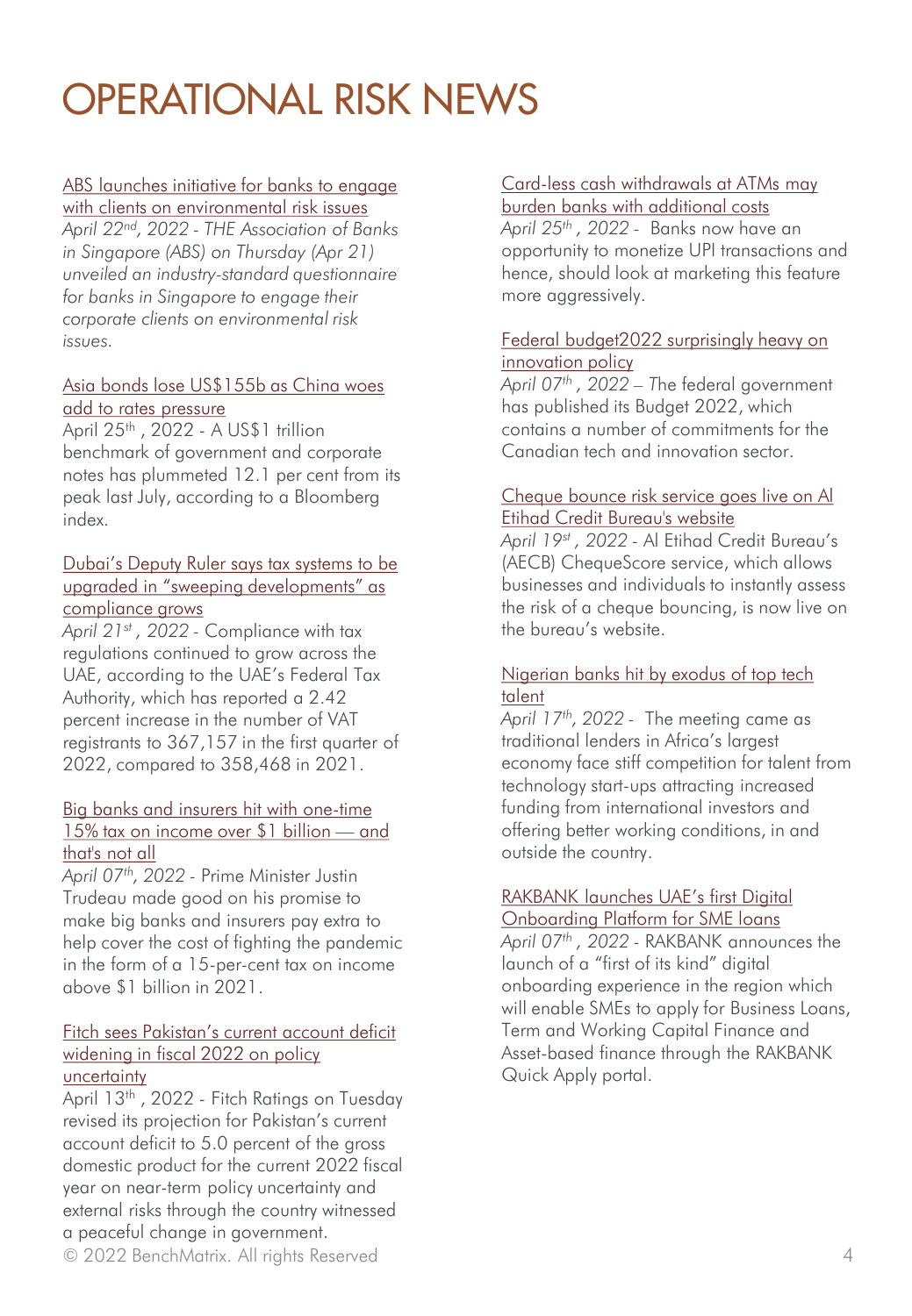#### *[J-K's debt pile grows to Rs 83,536 crore:](https://economictimes.indiatimes.com/news/economy/finance/j-ks-debt-pile-grows-to-rs-83536-crore-cag/articleshow/90917674.cms)  CAG*

*April 18th , 2022 -* The CAG expressed concern over J-K government's action of using borrowed funds for meeting current consumption and repayment of interest on outstanding loans.

#### [War in Ukraine to lower growth, increase](https://economictimes.indiatimes.com/news/economy/finance/war-in-ukraine-to-lower-growth-increase-inflationary-pressures-globally-kpmg/articleshow/90685016.cms)  inflationary pressures globally: KPMG

April 06<sup>nd</sup>, 2022 The ongoing conflict in Ukraine is set to lower global growth prospects and increase inflationary pressures across the world, according to global advisory firm KPMG's latest Global Economic Outlook.

#### [HSBC profit falls on credit charges as](https://www.reuters.com/business/hsbc-q1-pretax-profit-slides-revenues-fall-2022-04-26/) economic outlook worsens

*April 26th , 2022 -* HSBC has shelved plans for new stock buybacks this year after reporting an unexpected hit to its capital on Tuesday, as a cocktail of rising inflation, geopolitical tensions and economic weakness dented its prospects.

#### Goldman, JPMorgan among banks left

[holding Russian stocks by sanctions switch](https://www.reuters.com/business/exclusive-goldman-jpmorgan-among-banks-left-holding-russian-stocks-by-sanctions-2022-04-22/) April 25<sup>th</sup>, 2022 - A decision last month by FTSE Russell and MSCI to remove Russian stocks from their indexes has left some of the world's largest banks inadvertently holding potentially valuable positions, several sources familiar with the trades told Reuters.

#### Long-standing Structural Challenges Pose [Risks to Pakistan's Sustained Growth: World](https://www.worldbank.org/en/news/press-release/2022/04/19/long-standing-structural-challenges-pose-risks-to-pakistan-s-sustained-growth-world-bank-bi-annual-pakistan-development-) Bank Bi-Annual Pakistan Development Update Report

April 19<sup>th</sup>, 2022 - Pakistan's economy enjoyed a strong recovery and grew 5.6 percent in FY21 following measures taken by the Government to mitigate the adverse socio-economic impacts of the COVID-19 pandemic.

#### Europe: Conflict-related sanctions continue [to cause disruptions as of April 24 /update](https://crisis24.garda.com/alerts/2022/04/europe-conflict-related-sanctions-continue-to-cause-disruptions-as-of-april-24-update-45)  45

*April 24th , 2022 -* The airspace of numerous countries remains closed to all Russian aircraft and flights. Russia has implemented reciprocal bans from Russian airspace for airlines operated by those countries, which include EU member nations, the UK, Canada, the US, Australia, New Zealand, South Korea, and Japan, among others.

#### [The Urgent Need to Advance Australia's](https://thediplomat.com/2022/04/the-urgent-need-to-advance-australias-anti-money-laundering-laws/)  Anti-Money Laundering Laws

*April 14th , 2022 -* Australia is 8 years late in fulfilling a promise to expand its anti-money laundering laws.

#### [Bahrain: 15-year bank loan instalment](https://www.zawya.com/en/business/banking-and-insurance/bahrain-15-year-bank-loan-instalment-extension-plan-nwbiml3a) extension plan

*April 27th , 2022 -* MPs yesterday unanimously approved an urgent proposal to more than double the maximum years of repayment from seven.

#### [Banking system outlook upgraded in Bahrain](https://www.zawya.com/en/business/banking-and-insurance/banking-system-outlook-upgraded-in-bahrain-na1epfzd)

*April 27th , 2022 -* The agency expects core capital held by Bahraini banks to remain broadly stable as modest loan growth is balanced by profit retention.

#### Saudi's SAMA warns of 4 ways in which [fraudsters impersonate the bank to con](https://www.zawya.com/en/legal/crime-and-security/saudis-sama-warns-of-4-ways-in-which-fraudsters-impersonate-the-bank-to-con-people-k510qara)  people

*April 19th , 2022 -* SAMA confirmed that these fraudulent practices aim to try to convince customers by obtaining the confidential data of their bank accounts and cards, so that they can access them and steal money.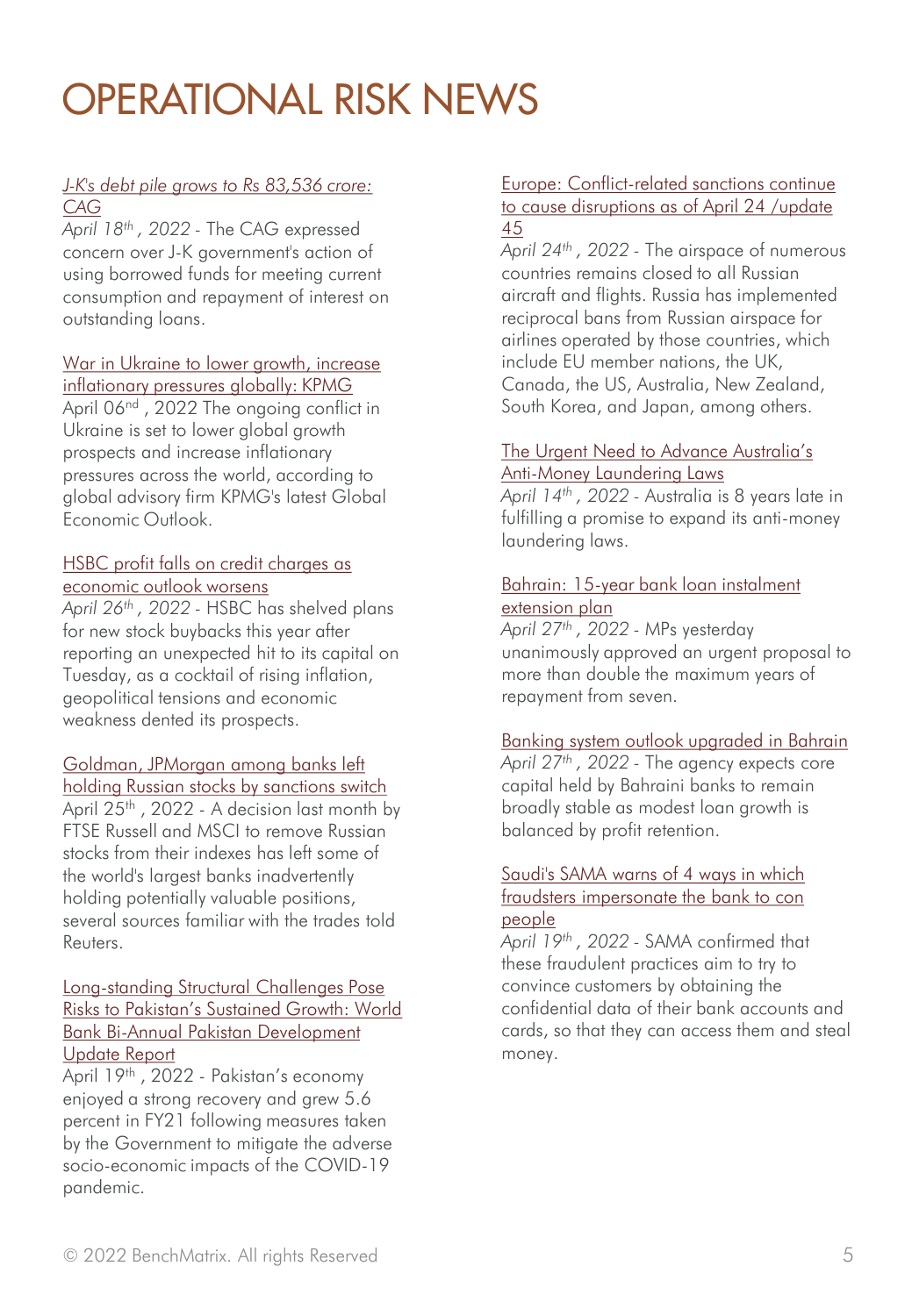#### Overview of recent efforts to further [develop the Kuwaiti banking and capital](https://www.ibanet.org/Overview-of-recent-efforts-to-further-develop-the-Kuwaiti-banking-and-capital-markets-regulatory-frameworks)  markets regulatory frameworks

*April 28th , 2022 -* In recent years, Kuwait has accelerated the pace at which it has reformed and modernized its banking and capital market regulations in order to enhance their sophistication and accommodate the needs of market players and new investors.

#### [Money laundering and UAE's KYC/AML](https://shuftipro.com/blog/money-laundering-and-uaes-kyc-aml-regulatory-regime-2022-update/)  Regulatory Regime [2022 Update]

April 27<sup>th</sup>, 2022 The United Arab Emirates (UAE) has become the world's most exotic and well-reputable financial hub, attracting global investors along with criminals.

#### [Kuwait's assessment of anti](https://www.timeskuwait.com/news/kuwaits-assessment-of-anti-money-laundering-for-2023/)-money laundering for 2023

*April 18th , 2022 the State of Kuwait will undergo in the field of combating money laundering and terrorist financing by the Financial Action Task Force (FATF), which is expected at the end of 2023.*

#### [Qatar: UN Experts Call For Reform Of The](https://www.cfjustice.org/qatar-un-experts-call-for-reform-of-the-anti-money-laundering-and-terrorist-financing-law/)  Anti-Money Laundering And Terrorist Financing Law

April 11<sup>th</sup>, 2022 - UN experts made several observations regarding Law No. 20 of 2019, regarding the issuance of the Anti-Money Laundering and Terrorist Financing Law in Qatar, which may have a disproportionate impact on the ability of civil society actors and groups to work in the country.

#### [High reliance on foreign funding poses risks](https://www.zawya.com/en/business/banking-and-insurance/high-reliance-on-foreign-funding-poses-risks-for-qatari-banks-moodys-rc3xjmbf)  for Qatari banks: Moody's

April 06<sup>th</sup> , 2022 Banks in Qatar are increasingly turning to foreign sources of funding due to a big demand for loans from projects related to the 2022 FIFA World Cup and economy diversification.

#### [Pakistan c.bank hikes policy rate by 250bps](https://www.reuters.com/business/finance/pakistan-cbank-hikes-policy-rate-by-250bps-1225-emergency-meeting-2022-04-07/)

to 12.25% in emergency meeting

*April 07th , 2022 -* The State Bank of Pakistan (SBP) cited a deterioration in the outlook for inflation and an increase in risks to external stability, heightened by the Russia-Ukraine conflict, as well as domestic political uncertainty.